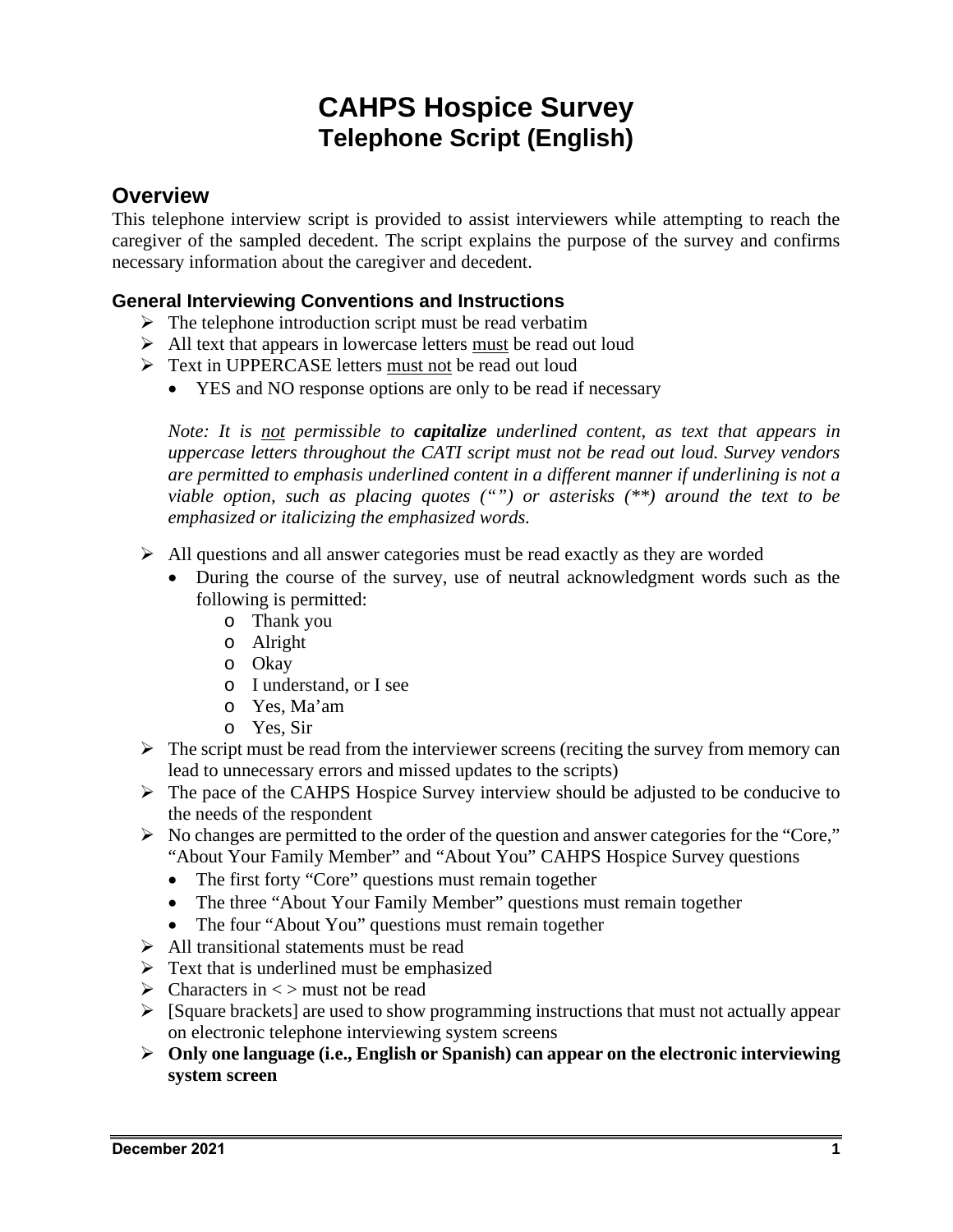- $\triangleright$  MISSING/DON'T KNOW (DK) is a valid response option for each item in the electronic telephone interviewing system scripts. This allows the telephone interviewer to go to the next question if a caregiver is unable to provide a response for a given question (or refuses to provide a response). In the survey file layouts, a value of "MISSING/DK" is coded as "M – Missing/Don't Know."
- $\triangleright$  Skip patterns should be programmed into the electronic telephone interviewing system
	- Appropriately skipped questions should be coded as "88 Not Applicable." For example, if a caregiver answers "No" to Question 4 of the CAHPS Hospice Survey, the program should skip Question 5, and go to Question 6. Question 5 must then be coded as "88 – Not Applicable." Coding may be done automatically by the telephone interviewing system or later during data preparation.
	- When a response to a screener question is not obtained, the screener question and any questions in the skip pattern should be coded as "M – Missing/Don't Know." For example, if the caregiver does not provide an answer to Question 4 of the CAHPS Hospice Survey and the interviewer selects "MISSING/DK" to Question 4, then the telephone interviewing system should be programmed to skip Question 5, and go to Question 6. Question 5 must then be coded as "M – Missing/Don't Know." Coding may be done automatically by the telephone interviewing system or later during data preparation.

# **INITIATING CONTACT**

- **START:** Hello, this is [INTERVIEWER NAME]. May I please speak with [SAMPLED] CAREGIVER NAME]?
	- $\langle$ 1> YES [GO TO INTRO]
	- <2> YES, RESPONDENT IS ANOTHER MEMBER OF THE HOUSEHOLD [GO TO CONFIRMATION]
	- <3> PROXY IDENTIFIED [COLLECT PROXY INFORMATION THEN RETURN TO INTRO]
	- <4> NO, REFUSAL [GO TO REFUSAL]
	- <5> NO, NOT AVAILABLE RIGHT NOW [SET CALLBACK]
	- <6> ALREADY RETURNED SURVEY BY MAIL [GO TO MAILED]
	- <7> PATIENT DIDN'T RECEIVE CARE AT NAMED HOSPICE [GO TO DISAVOWAL]

# IF ASKED WHO IS CALLING:

This is [INTERVIEWER NAME] calling from [VENDOR NAME]. We are working with [HOSPICE NAME] and the U.S. Department of Health and Human Services to conduct a survey about hospice care.

IF THE SAMPLED CAREGIVER IS NOT AVAILABLE: Can you tell me a convenient time to call back?

IF THE SAMPLED CAREGIVER SAYS THIS IS NOT A GOOD TIME: Can you tell me a convenient time to call back?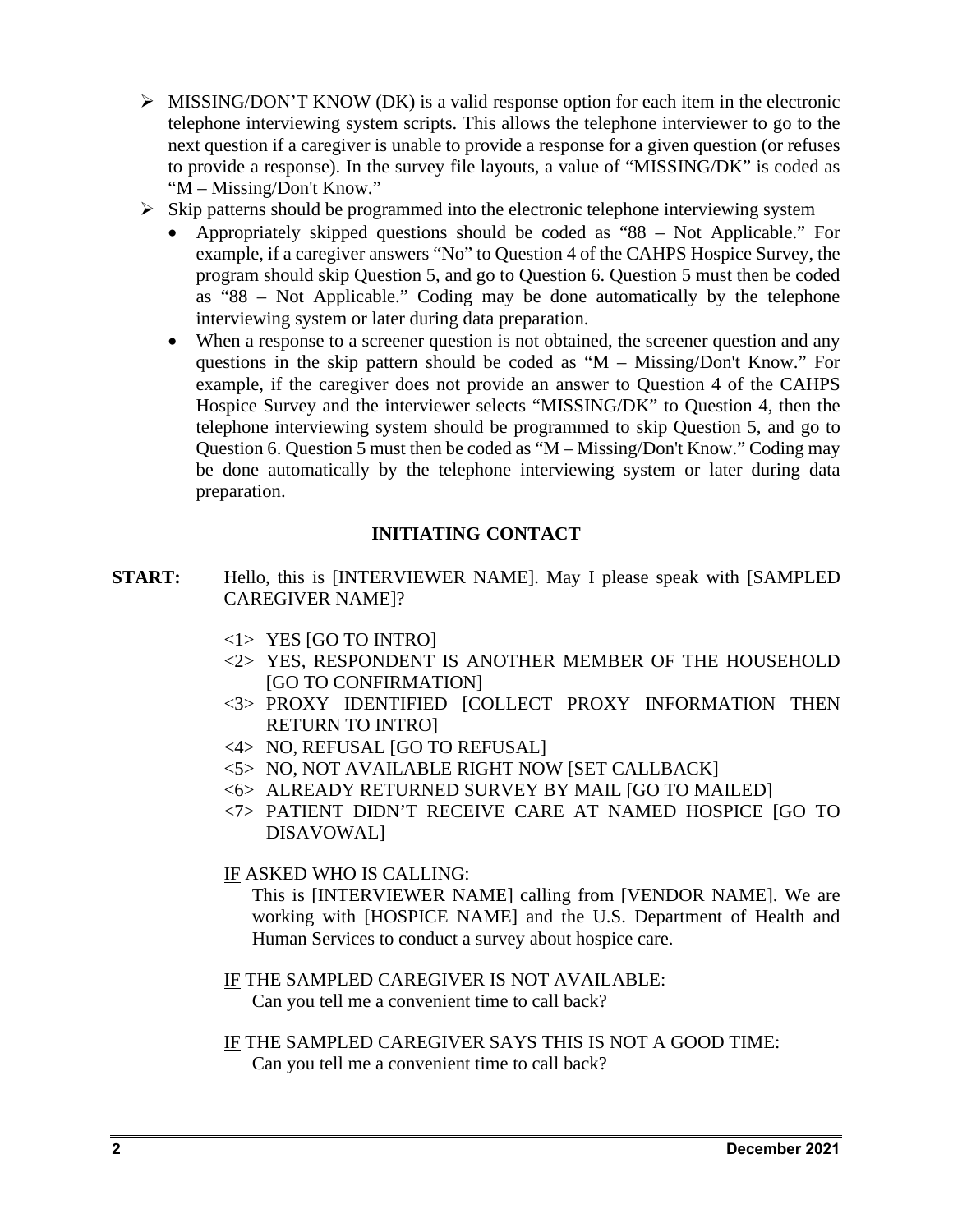CONFIRMATION:

Am I speaking with [SAMPLED CAREGIVER]? <1> YES [GO TO INTRO]  $<$ 2> NO [GO TO START]

\*\*\*\*\*\*

# **INITIATING CONTACT WITH A PROXY RESPONDENT**

**START:** Hello, may I please speak to [PROXY CAREGIVER NAME]?

<1> YES [GO TO INTRO]

<2> NO [GO TO REFUSAL]

<3> NO, NOT AVAILABLE RIGHT NOW [SET CALLBACK]

IF ASKED WHO IS CALLING:

This is [INTERVIEWER NAME] calling from [VENDOR NAME]. We are working with [HOSPICE NAME] and the U.S. Department of Health and Human Services to conduct a survey about hospice care.

IF THE PROXY CAREGIVER IS NOT AVAILABLE: Can you tell me a convenient time to call back?

IF THE PROXY CAREGIVER SAYS THIS IS NOT A GOOD TIME: Can you tell me a convenient time to call back?

IF SOMEONE OTHER THAN THE PROXY CAREGIVER ANSWERS THE PHONE, RECONFIRM THAT YOU ARE SPEAKING WITH THE PROXY CAREGIVER WHEN HE OR SHE PICKS UP.

\*\*\*\*\*\*

# **CALL BACK TO COMPLETE A PREVIOUSLY STARTED SURVEY**

**START:** Hello, may I please speak to [SAMPLED CAREGIVER NAME/PROXY CAREGIVER NAME]?

> <1> YES [GO TO CONFIRM RESPONDENT] <2> NO [REFUSAL] <3> NO, NOT AVAILABLE RIGHT NOW [SET CALLBACK]

IF NEEDED TO CONFIRM SPEAKING TO RESPONDENT: This is [INTERVIEWER NAME] calling from [SURVEY VENDOR]. I am calling to complete a survey that you started at an earlier date. Before we continue with the survey, I would like to confirm that I am speaking with [CAREGIVER NAME]?

CONTINUE SURVEY WHERE PREVIOUSLY LEFT OFF.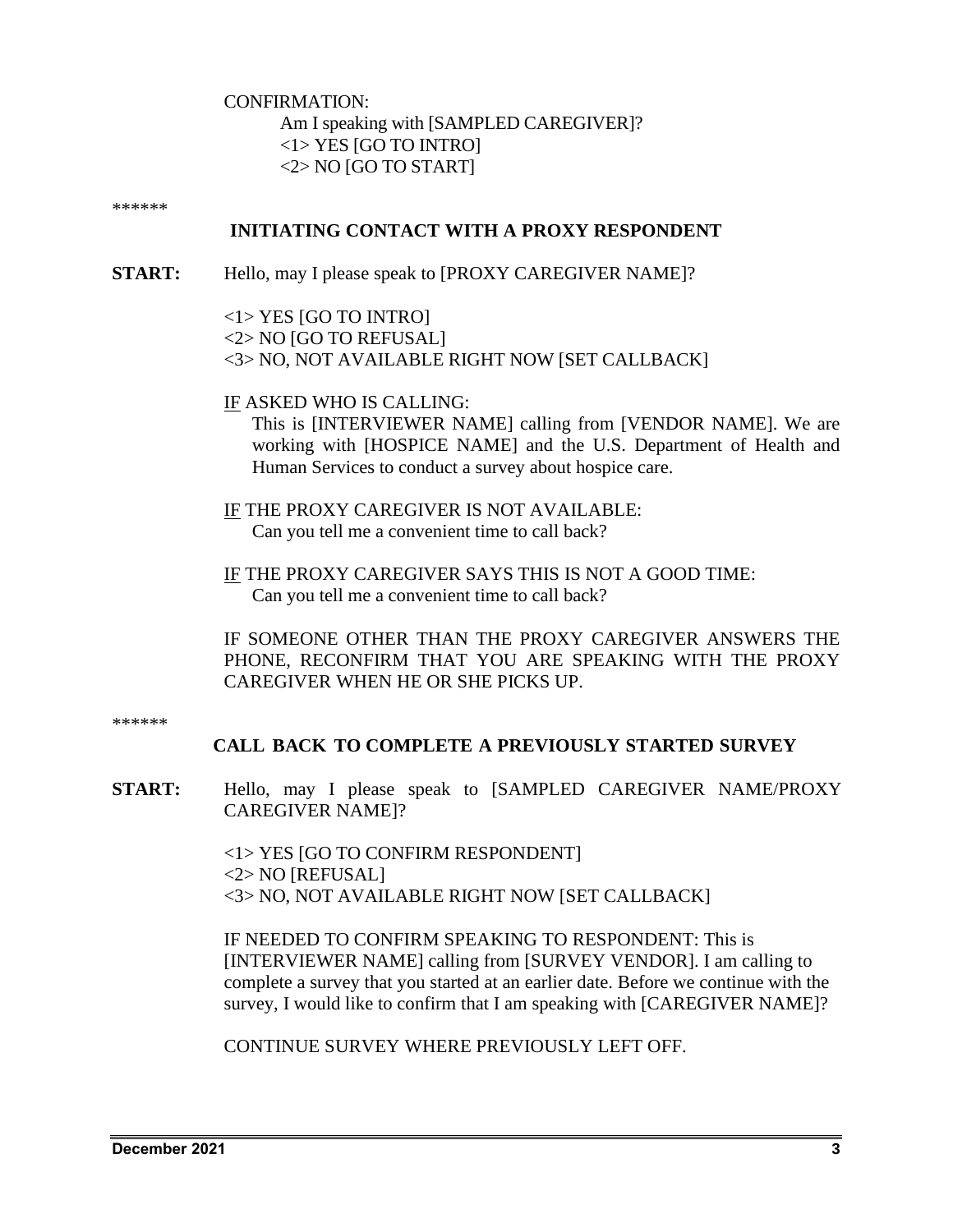### **SPEAKING WITH CAREGIVER**

## **INTRO:** Hi, my name is [INTERVIEWER NAME] and I'm calling from [VENDOR] NAME].

[HOSPICE NAME] is conducting a survey about the hospice services that patients and their families receive. It is part of a national initiative sponsored by the United States Department of Health and Human Services to measure the quality of care in hospices. We realize this may be a difficult time for you, but we hope that you will take a few minutes to help us learn about the quality of hospice care that you and your loved one received.

Your participation is voluntary and will not affect any health care or benefits you receive. The interview will take [FILL: approximately 11 minutes/SURVEY VENDOR SPECIFY]. Your answers may be shared with the hospice for purposes of quality improvement.

## IF ASKED WHETHER SOMEONE ELSE CAN SERVE AS **PROXY FOR SAMPLED CAREGIVER:**

For this survey, we need to speak to the person in your household who is the most knowledgeable about the hospice care received by [DECEDENT NAME]. Are you or is another household member most knowledgeable?

IF OTHER HOUSEHOLD MEMBER: And may I please have that person's name?

AFTER RECORDING NAME: May I please speak to this person?

- IF NEEDED AND SPEAKING WITH **THE SAMPLED CAREGIVER:**  We received your name from [HOSPICE NAME] because you were listed as the caregiver for [DECEDENT NAME].
- IF NEEDED AND SPEAKING WITH **PROXY FOR SAMPLED CAREGIVER:** We received your name from [SAMPLED CAREGIVER] because he/she indicated that you were knowledgeable about the hospice care received by [DECEDENT NAME].
- <1> YES [GO TO CONTINUE]
- <2> PROXY IDENTIFIED [COLLECT PROXY INFORMATION, THEN RETURN TO PROXY INTRO]
- <3> NO, WILL RETURN COMPLETED MAILED SURVEY [GO TO CALLBACK]
- <4> NO, CALL BACK [GO TO CALLBACK]
- <5> NO, OR UNAVAILABLE DURING FIELD PERIOD [GO TO ITEM TO CODE INELIGIBLE, ETC.,]
- <6> REFUSE [GO TO REFUSAL]
- <7> ALREADY RETURNED SURVEY BY MAIL [GO TO MAILED]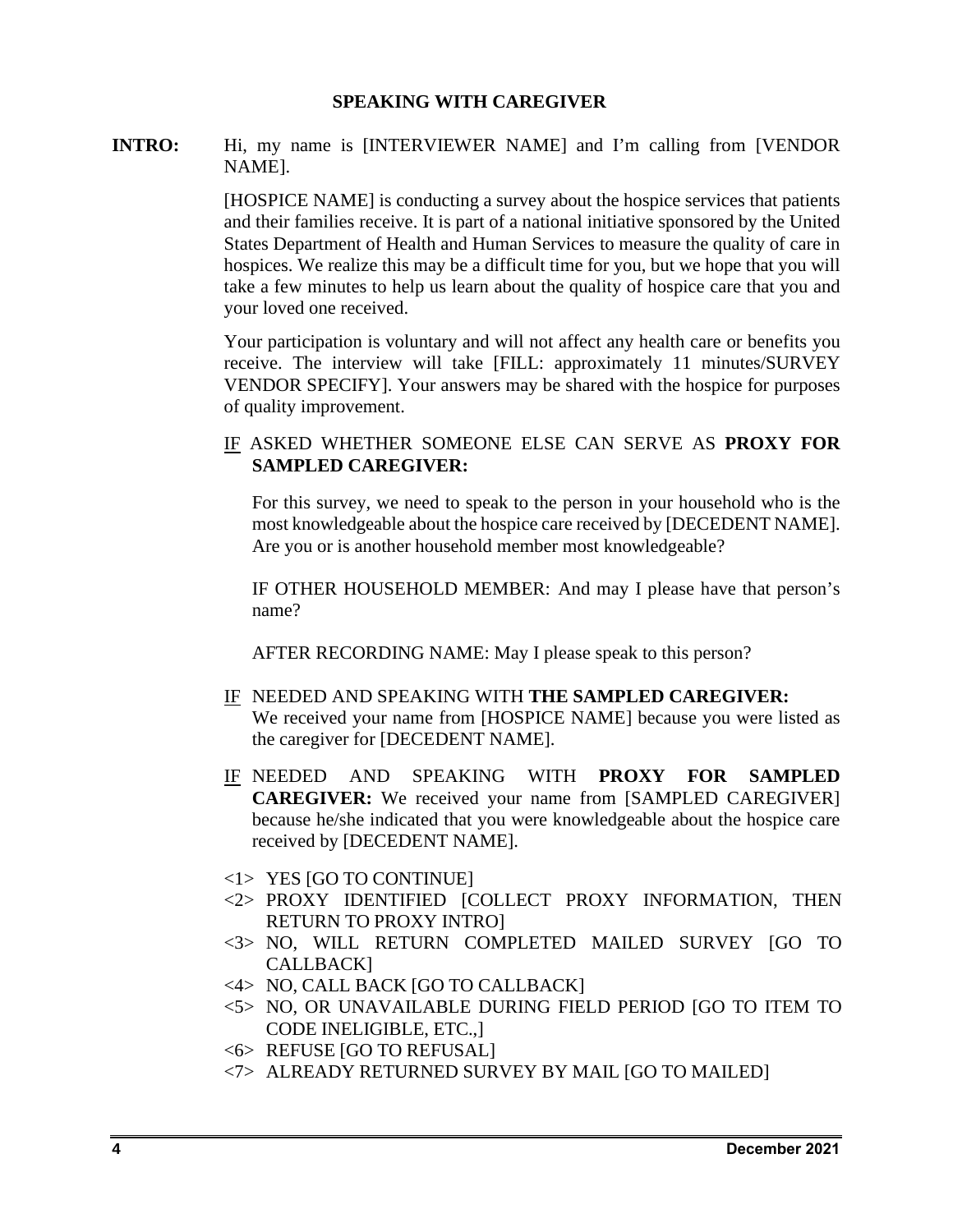- <8> NOT INVOLVED IN CARE AND NO PROXY IDENTIFIED [GO TO INELIGIBLE]
- <9> PATIENT DIDN'T RECEIVE CARE AT NAMED HOSPICE [GO TO DISAVOWAL]

\*\*\*\*\*\*\*

#### **CONTINUE**

This call may be monitored [OPTIONAL: and/or recorded] for quality improvement purposes. May we begin?

<1> YES [BEGIN SURVEY]

<2> NO, CALL BACK [GO TO CALLBACK]

<3> REFUSE [GO TO REFUSAL]

\*\*\*\*\*\*\*

### **MAILED - MIXED MODE**

Thank you so much for completing the survey by mail. Perhaps we still have not gotten it but we'll check our records again. We may need to contact you again in case we still have not received it. [END CALL]

#### **MAILED - TELEPHONE ONLY MODE**

I'm sorry, for this project we are only doing the survey by telephone. This is a very important study for [HOSPICE NAME] and they could use your help.

#### **INELIGIBLE**

I'm sorry, for this project we are only speaking with family members or friends who took part in or oversaw hospice care for their family members. Thank you for your time. Have a good (day/evening). [END CALL]

**REFUSAL**

Thank you for your time. Have a good (day/evening). [END CALL]

\*\*\*\*\*\*\*

#### **DISAVOWAL**

Perhaps there was an error in our records. Thank you for your time. Have a good (day/evening). [END CALL]

\*\*\*\*\*\*\*

\*\*\*\*\*\*\*

\*\*\*\*\*\*\*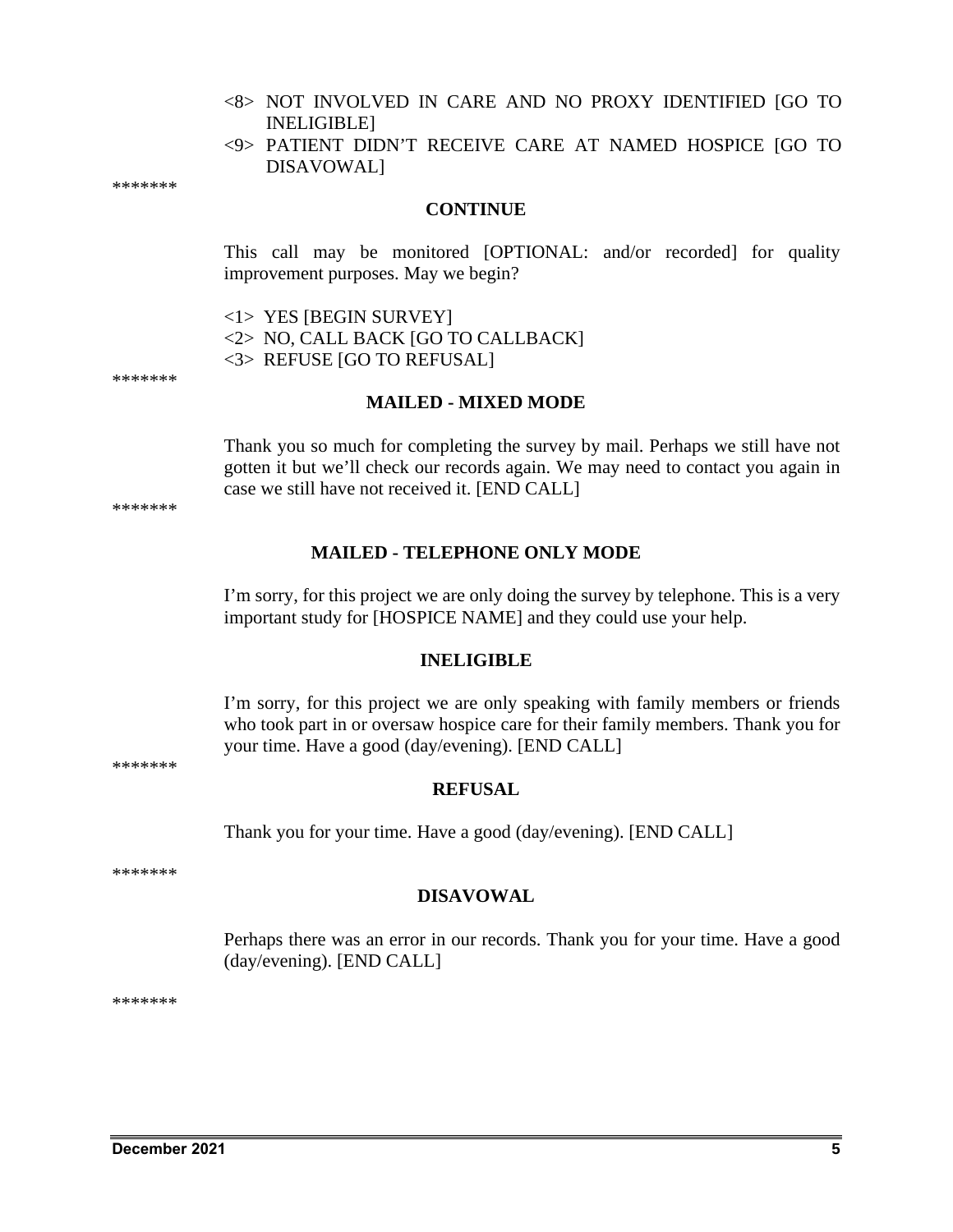### **BEGIN CAHPS HOSPICE SURVEY QUESTIONS**

Q1\_INTRO Please answer all questions in this survey about the care the patient received at [HOSPICE NAME]. When thinking about your answers, do not include any other hospice stays.

> BE PREPARED TO PROBE IF THE CAREGIVER ANSWERS OUTSIDE OF THE ANSWER CATEGORIES PROVIDED. PROBE BY REPEATING THE ANSWER CATEGORIES ONLY; DO NOT INTERPRET FOR THE **CAREGIVER.**

Q1 How are you related to [DECEDENT NAME]?

READ ANSWER CHOICES ONLY *IF NECESSARY*

| $<$ 1> MY SPOUSE OR PARTNER | [GO TO Q2]  |
|-----------------------------|-------------|
| <2> MY PARENT               | [GO TO Q2]  |
| <3> MY MOTHER-IN-LAW        |             |
| OR FATHER-IN-LAW            | [GO TO Q2]  |
| <4> MY GRANDPARENT          | [GO TO Q2]  |
| <5> MY AUNT OR UNCLE        | [GO TO Q2]  |
| <6> MY SISTER OR BROTHER    | [GO TO Q2]  |
| $<7>$ MY CHILD              | [GO TO Q2]  |
| $<8>$ MY FRIEND             | [GO TO Q2]  |
| <9> OTHER (PLEASE SPECIFY)  | [GO TO 01A] |
|                             |             |

 $\langle M \rangle$  MISSING/DK [GO TO Q2]

Q1A How are you related to [DECEDENT NAME]?

NOTE: PLEASE DOCUMENT THE RELATIONSHIP AND MAINTAIN IN YOUR INTERNAL RECORDS.

[NOTE: FOR TELEPHONE INTERVIEWING, Q2 IS BROKEN INTO PARTS A – G.]

Q2 For this survey, the phrase "family member" refers to [DECEDENT NAME]. Please answer yes or no to each of the categories. I am required to read all six categories. In what locations did your family member receive care from [HOSPICE NAME]?

## READ YES/NO RESPONSE CHOICES ONLY *IF NECESSARY*

- Q2A At home?
	- <1> YES  $<0>$  NO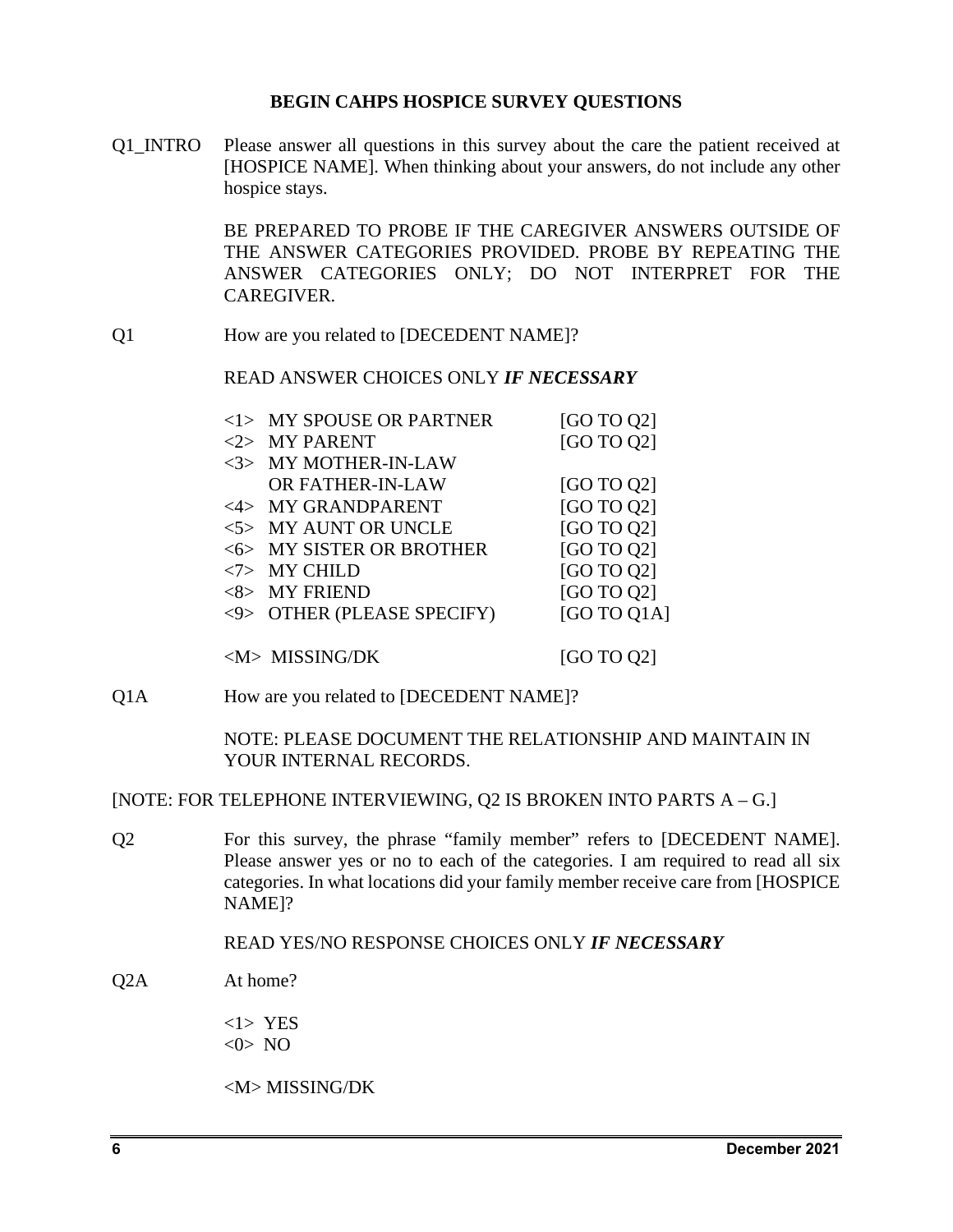| $\rm Q2B$                                                                       | At an assisted living facility?            |                           |
|---------------------------------------------------------------------------------|--------------------------------------------|---------------------------|
|                                                                                 | $<1>$ YES<br>$<0>$ NO                      |                           |
|                                                                                 | <m>MISSING/DK</m>                          |                           |
| Q <sub>2</sub> C                                                                | At a nursing home?                         |                           |
|                                                                                 | $<1>$ YES<br>$<0>$ NO                      |                           |
|                                                                                 | <m>MISSING/DK</m>                          |                           |
| Q <sub>2</sub> D                                                                | At a hospital?                             |                           |
|                                                                                 | $<1>$ YES<br>$<0>$ NO                      |                           |
|                                                                                 | <m>MISSING/DK</m>                          |                           |
| Q <sub>2</sub> E                                                                | At a hospice facility or hospice house?    |                           |
|                                                                                 | $<1>$ YES<br>$<0>$ NO                      |                           |
|                                                                                 | <m>MISSING/DK</m>                          |                           |
| Q <sub>2</sub> F                                                                | At some other place?                       |                           |
|                                                                                 | $<1>$ YES<br>$<0>$ NO                      | [GO TO Q2G]<br>[GO TO Q3] |
|                                                                                 | <m>MISSING/DK</m>                          | [GO TO Q3]                |
| Q <sub>2G</sub>                                                                 | Where did your family member receive care? |                           |
| NOTE: PLEASE DOCUMENT THE OTHER PLACE AND MAINTAIN IN<br>YOUR INTERNAL RECORDS. |                                            |                           |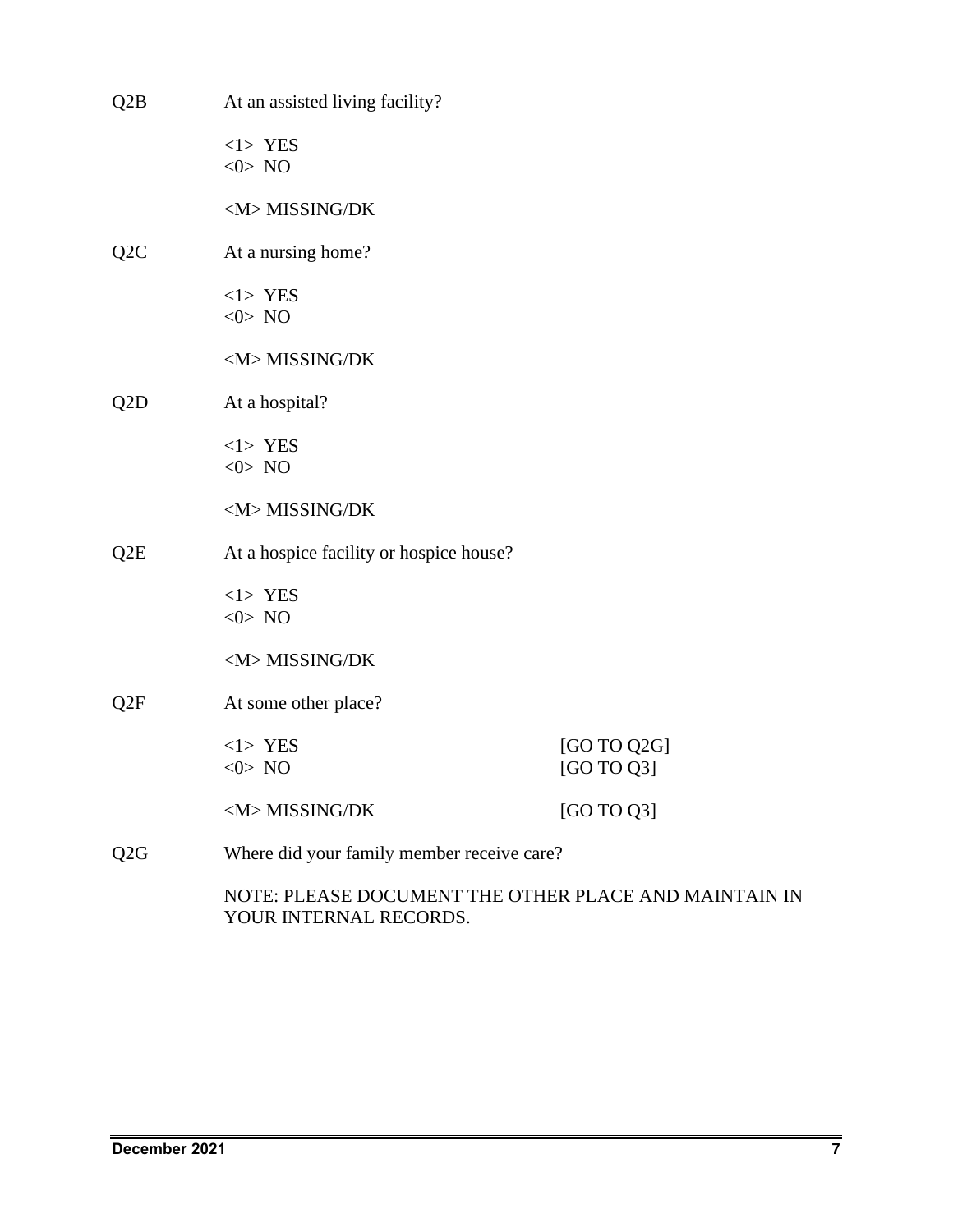- Q3 While your family member was in hospice care, how often did you take part in or oversee care for him or her? Would you say…
	-

<1> Never, [GO TO Q41\_INTRO]

- <2> Sometimes,
- <3> Usually, or
- <4> Always?

<M> MISSING/DK

- Q4\_INTRO As you answer the rest of the questions in this survey, please think only about your family member's experience with [HOSPICE NAME].
- Q4 For this survey, the hospice team includes all the nurses, doctors, social workers, chaplains and other people who provided hospice care to your family member. While your family member was in hospice care, did you need to contact the hospice team during evenings, weekends, or holidays for questions or help with your family member's care?

# READ YES/NO RESPONSE CHOICES ONLY *IF NECESSARY*

 $\langle 1 \rangle$  YES<br> $\langle 2 \rangle$  NO

 $[GO TO Q6]$ 

[<88> NOT APPLICABLE]  $\langle M \rangle$  MISSING/DK [GO TO Q6]

- Q5 How often did you get the help you needed from the hospice team during evenings, weekends, or holidays? Would you say…
	- <1> Never, <2> Sometimes, <3> Usually, or <4> Always?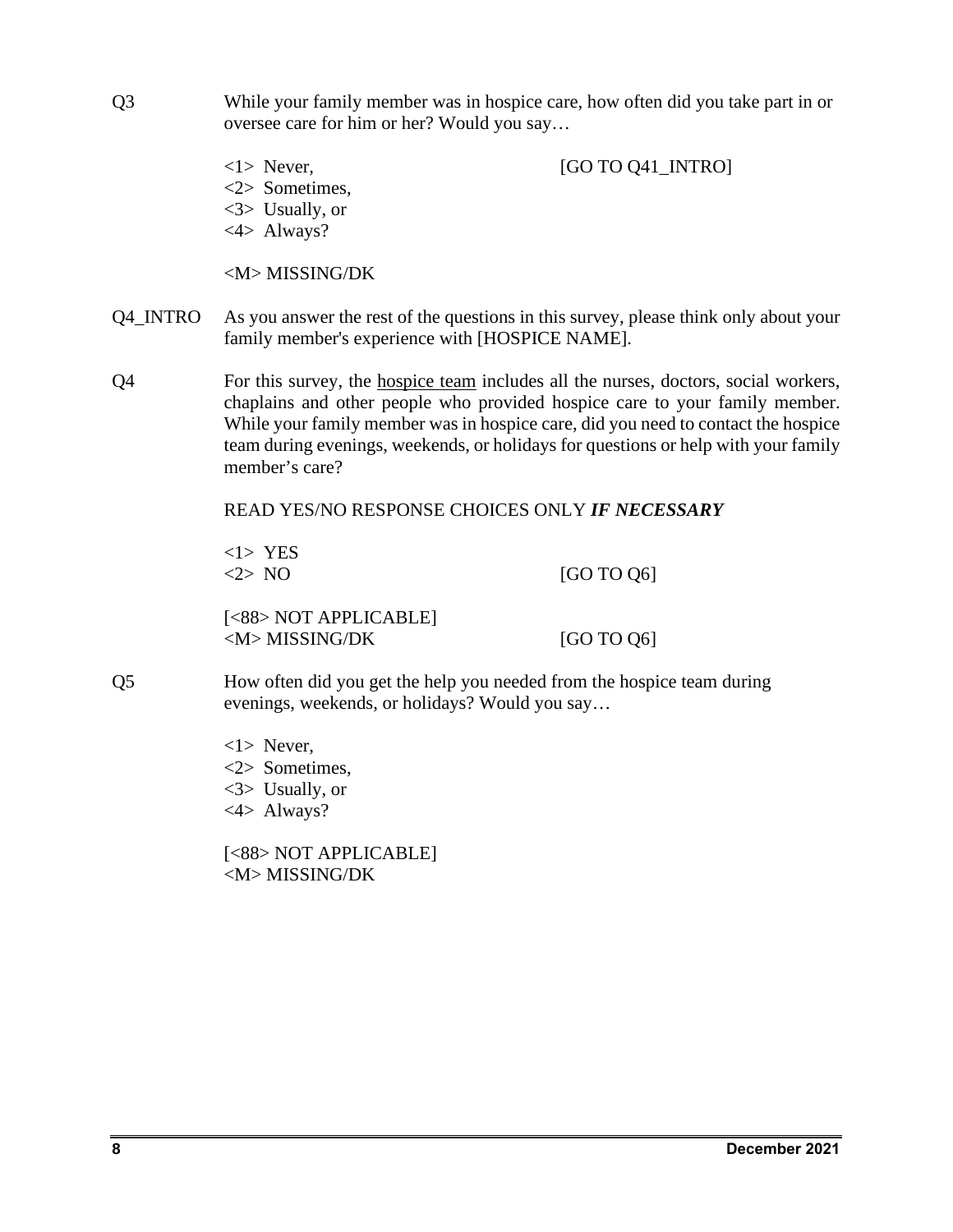Q6 While your family member was in hospice care, how often did the hospice team keep you informed about when they would arrive to care for your family member? Would you say…

> <1> Never, <2> Sometimes, <3> Usually, or <4> Always?

[<88> NOT APPLICABLE] <M> MISSING/DK

- Q7 While your family member was in hospice care, when you or your family member asked for help from the hospice team, how often did you get help as soon as you needed it? Would you say…
	- <1> Never, <2> Sometimes, <3> Usually, or <4> Always?

[<88> NOT APPLICABLE] <M> MISSING/DK

Q8 While your family member was in hospice care, how often did the hospice team explain things in a way that was easy to understand? Would you say…

> <1> Never, <2> Sometimes, <3> Usually, or <4> Always?

[<88> NOT APPLICABLE] <M> MISSING/DK

Q9 While your family member was in hospice care, how often did the hospice team keep you informed about your family member's condition? Would you say…

> <1> Never, <2> Sometimes, <3> Usually, or <4> Always?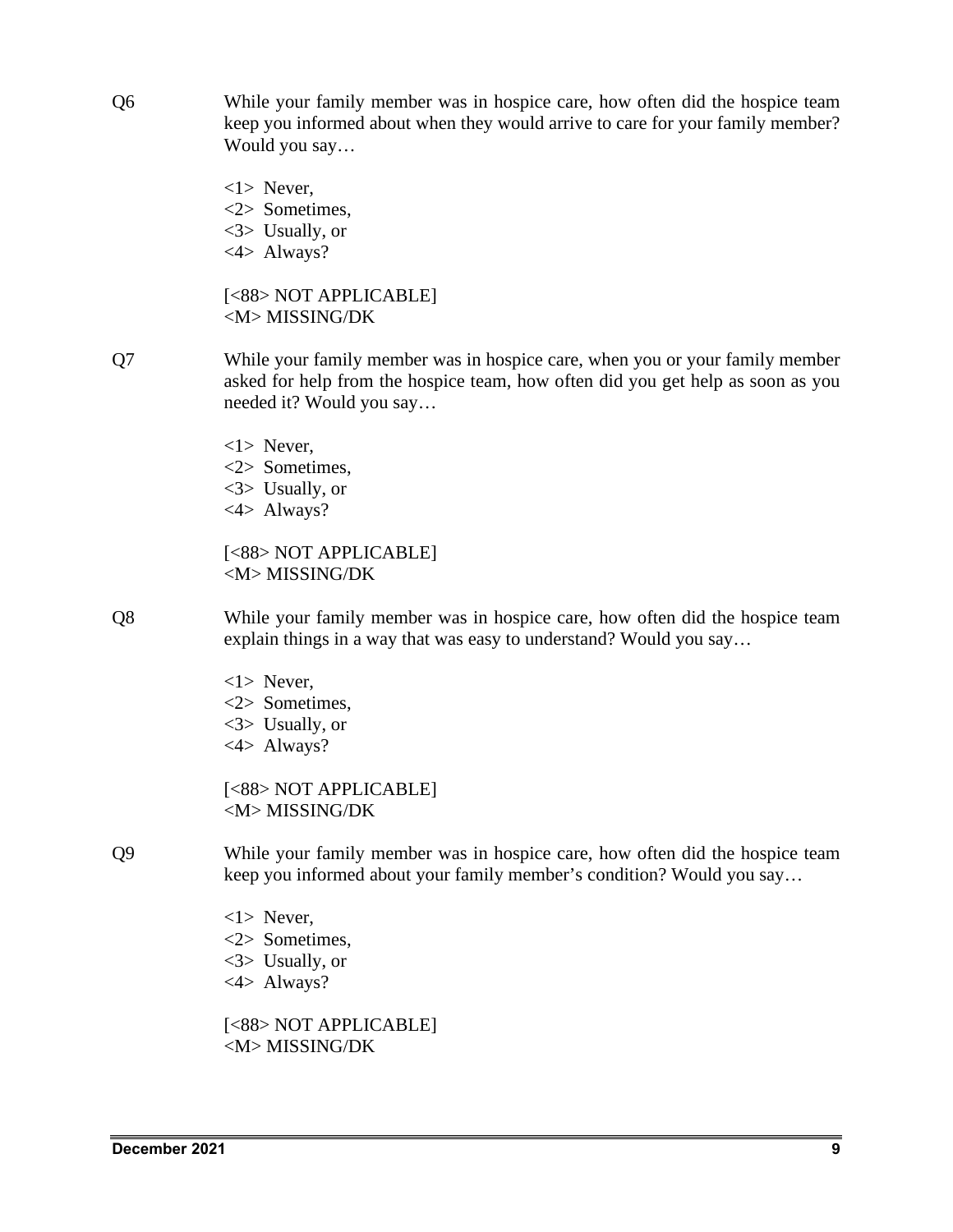- Q10 While your family member was in hospice care, how often did anyone from the hospice team give you confusing or contradictory information about your family member's condition or care? Would you say…
	- <1> Never, <2> Sometimes, <3> Usually, or <4> Always?

[<88> NOT APPLICABLE] <M> MISSING/DK

- Q11 While your family member was in hospice care, how often did the hospice team treat your family member with dignity and respect? Would you say…
	- <1> Never, <2> Sometimes, <3> Usually, or
	- <4> Always?

[<88> NOT APPLICABLE] <M> MISSING/DK

- Q12 While your family member was in hospice care, how often did you feel that the hospice team really cared about your family member? Would you say…
	- <1> Never,
	- <2> Sometimes,
	- <3> Usually, or
	- <4> Always?

[<88> NOT APPLICABLE] <M> MISSING/DK

Q13 While your family member was in hospice care, did you talk with the hospice team about any problems with your family member's hospice care?

READ YES/NO RESPONSE CHOICES ONLY *IF NECESSARY* 

NOTE: IF THE RESPONDENT REPLIES, "I DIDN'T HAVE ANY PROBLEMS," CODE RESPONSE AS "NO."

<1> YES  $\langle 2 \rangle$  NO [GO TO Q15]

[<88> NOT APPLICABLE]  $\langle M \rangle$  MISSING/DK [GO TO Q15]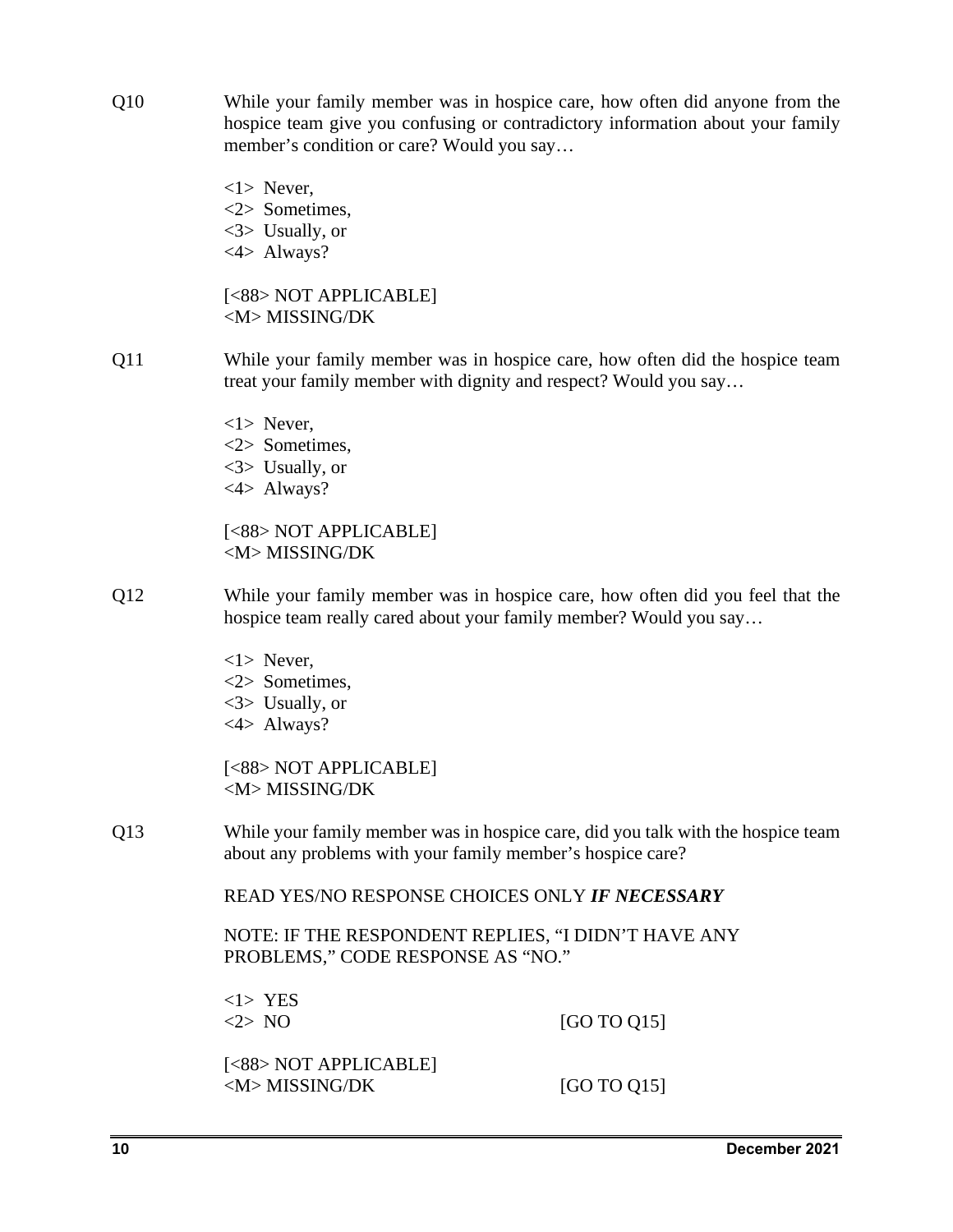- Q14 How often did the hospice team listen carefully to you when you talked with them about problems with your family member's hospice care? Would you say…
- <1> Never, <2> Sometimes, <3> Usually, or <4> Always? [<88> NOT APPLICABLE] <M> MISSING/DK Q15 While your family member was in hospice care, did he or she have any pain? READ YES/NO RESPONSE CHOICES ONLY *IF NECESSARY*  <1> YES  $\langle 2 \rangle$  NO [GO TO Q17] [<88> NOT APPLICABLE]  $\langle M \rangle$  MISSING/DK [GO TO Q17] Q16 Did your family member get as much help with pain as he or she needed? Would you say… <1> Yes, definitely, <2> Yes, somewhat, or  $<$ 3> No? [<88> NOT APPLICABLE] <M> MISSING/DK Q17 While your family member was in hospice care, did he or she receive any pain medicine? READ YES/NO RESPONSE CHOICES ONLY *IF NECESSARY*  <1> YES  $\langle 2 \rangle$  NO [GO TO Q21] [<88> NOT APPLICABLE]  $\langle M \rangle$  MISSING/DK [GO TO Q21]
	-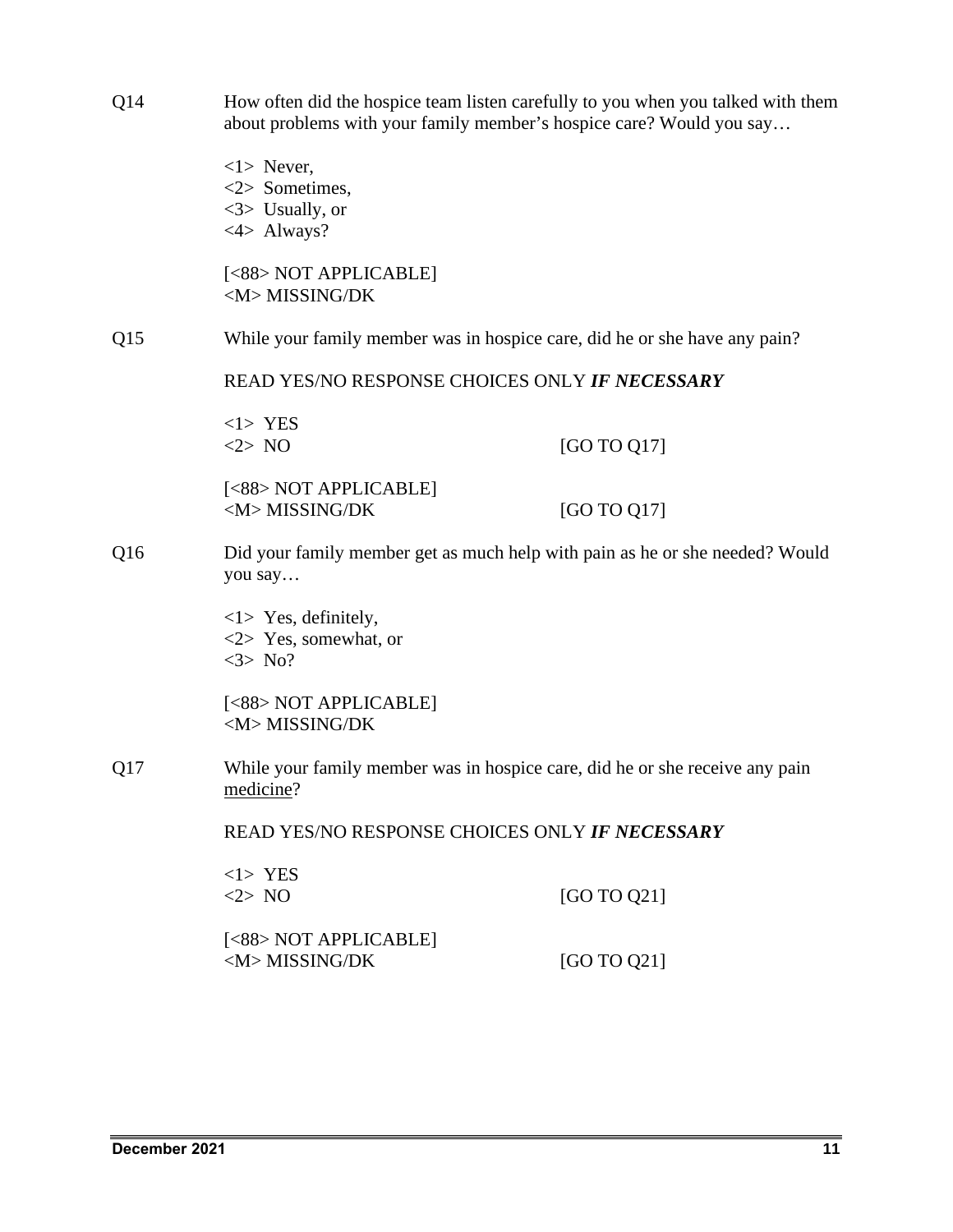| Q18                                                                                                                                               | Side effects of pain medicine include things like sleepiness. Did any member of<br>the hospice team discuss side effects of pain medicine with you or your family<br>member? Would you say |             |
|---------------------------------------------------------------------------------------------------------------------------------------------------|--------------------------------------------------------------------------------------------------------------------------------------------------------------------------------------------|-------------|
|                                                                                                                                                   | $\langle 1 \rangle$ Yes, definitely,<br>$\langle 2 \rangle$ Yes, somewhat, or<br>$<3>$ No?                                                                                                 |             |
|                                                                                                                                                   | [<88> NOT APPLICABLE]<br><m>MISSING/DK</m>                                                                                                                                                 |             |
| Q19                                                                                                                                               | Did the hospice team give you the training you needed about what side effects to<br>watch for from pain medicine? Would you say                                                            |             |
|                                                                                                                                                   | $\langle 1 \rangle$ Yes, definitely,<br>$\langle 2 \rangle$ Yes, somewhat, or<br>$<3>$ No?                                                                                                 |             |
|                                                                                                                                                   | [<88> NOT APPLICABLE]<br><m>MISSING/DK</m>                                                                                                                                                 |             |
| Did the hospice team give you the training you needed about if and when to give<br>Q20<br>more pain medicine to your family member? Would you say |                                                                                                                                                                                            |             |
|                                                                                                                                                   | $\langle 1 \rangle$ Yes, definitely,<br><2> Yes, somewhat,<br>$\langle 3 \rangle$ No, or<br>$\langle 4 \rangle$ I did not need to give pain medicine to my family member.                  |             |
|                                                                                                                                                   | [<88> NOT APPLICABLE]<br><m>MISSING/DK</m>                                                                                                                                                 |             |
| Q21                                                                                                                                               | While your family member was in hospice care, did your family member ever have<br>trouble breathing or receive treatment for trouble breathing?                                            |             |
|                                                                                                                                                   | READ YES/NO RESPONSE CHOICES ONLY IF NECESSARY                                                                                                                                             |             |
|                                                                                                                                                   | $<1>$ YES<br><2>NO                                                                                                                                                                         | [GO TO Q24] |
|                                                                                                                                                   | [<88> NOT APPLICABLE]<br><m>MISSING/DK</m>                                                                                                                                                 | [GO TO Q24] |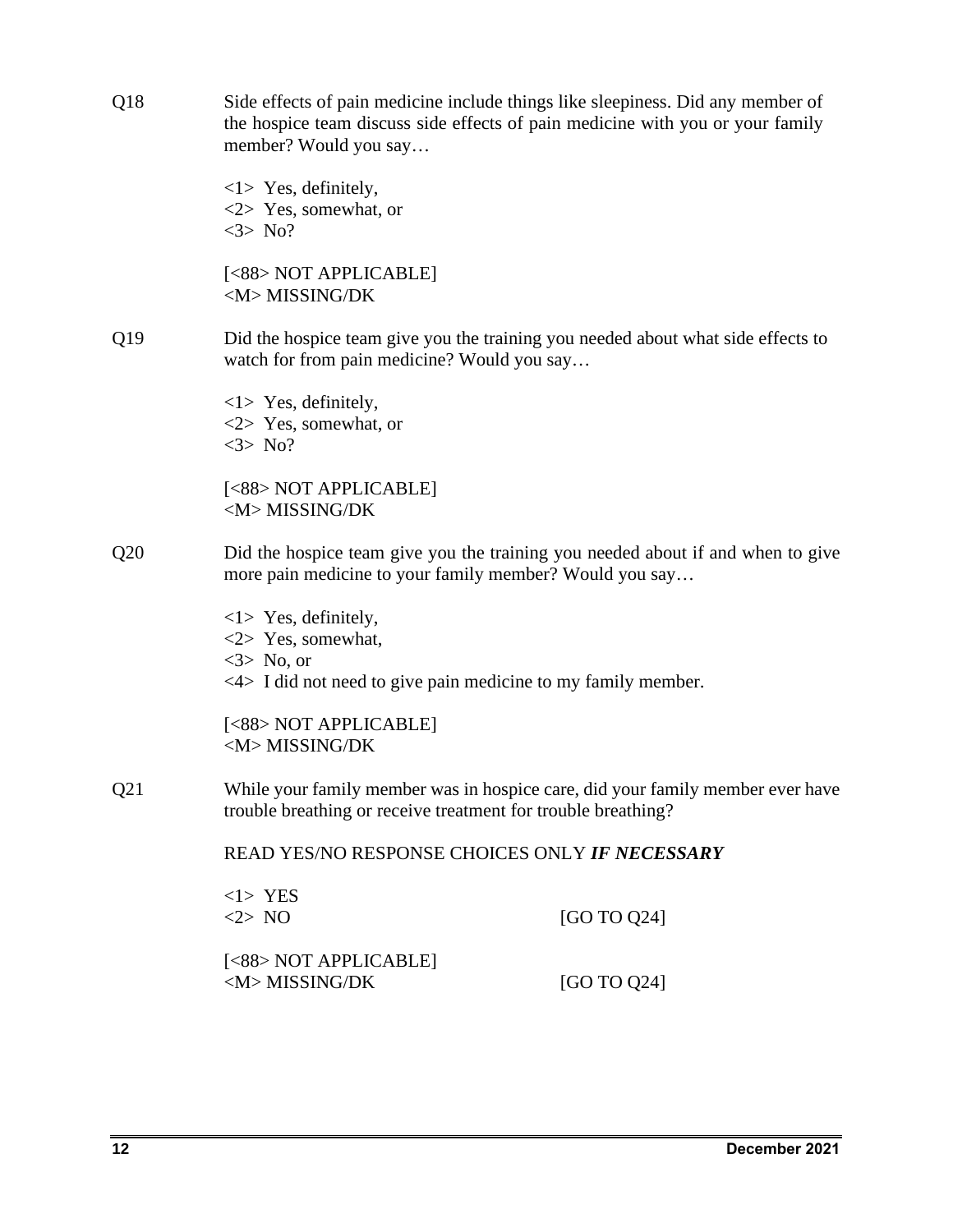Q22 How often did your family member get the help he or she needed for trouble breathing? Would you say… <1> Never, <2> Sometimes, <3> Usually, or <4> Always? [<88> NOT APPLICABLE] <M> MISSING/DK Q23 Did the hospice team give you the training you needed about how to help your family member if he or she had trouble breathing? Would you say… <1> Yes, definitely, <2> Yes, somewhat,  $<$ 3> No, or  $\langle 4 \rangle$  I did not need to help my family member with trouble breathing. [<88> NOT APPLICABLE] <M> MISSING/DK Q24 While your family member was in hospice care, did your family member ever have trouble with constipation? READ YES/NO RESPONSE CHOICES ONLY *IF NECESSARY*  <1> YES  $\langle 2 \rangle$  NO [GO TO Q26] [<88> NOT APPLICABLE]  $|M>$  MISSING/DK [GO TO Q26] Q25 How often did your family member get the help he or she needed for trouble with constipation? Would you say... <1> Never, <2> Sometimes, <3> Usually, or <4> Always? [<88> NOT APPLICABLE] <M> MISSING/DK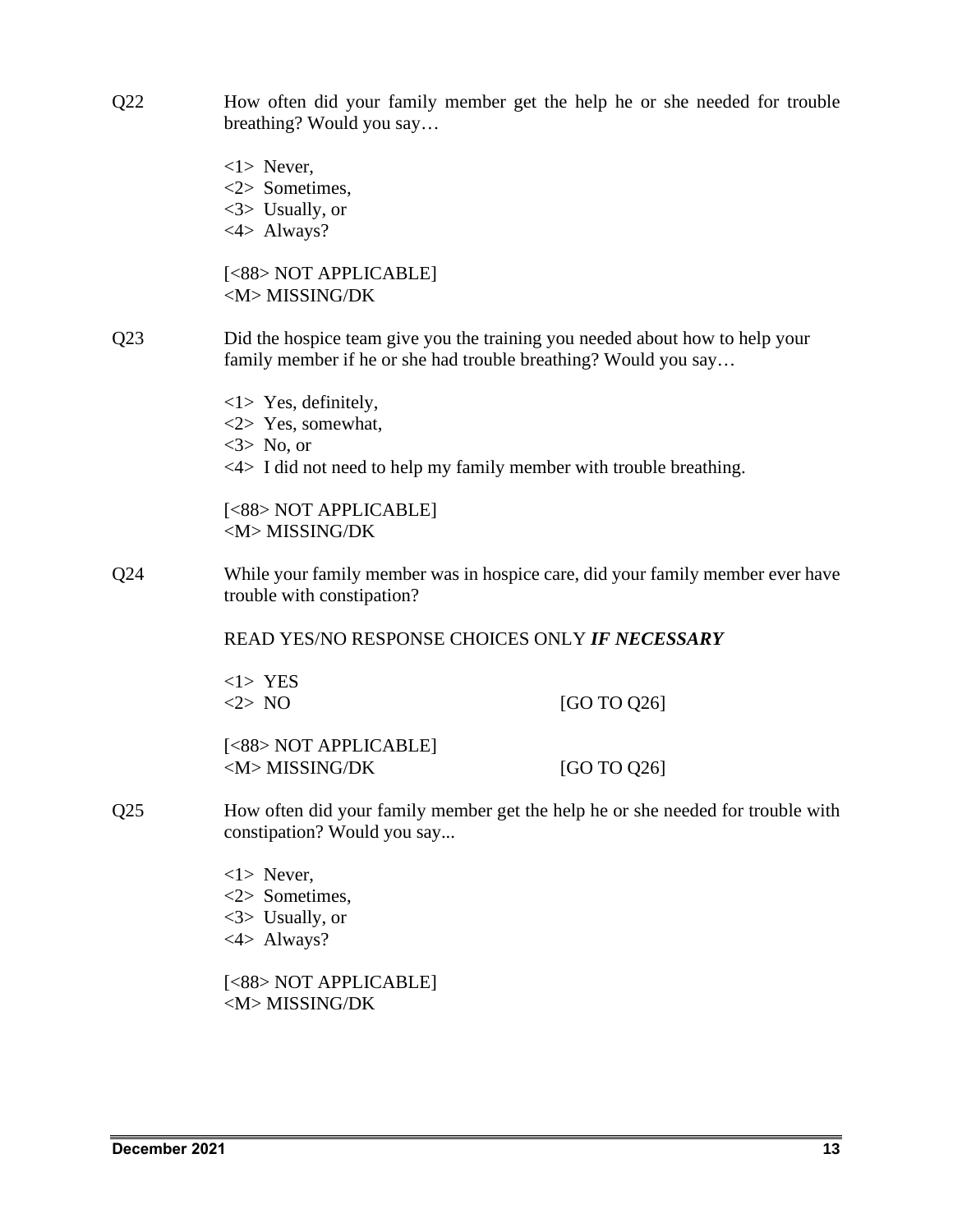| Q26                                                                                                     | While your family member was in hospice care, did he or she show any feelings of<br>anxiety or sadness?                                    |             |  |
|---------------------------------------------------------------------------------------------------------|--------------------------------------------------------------------------------------------------------------------------------------------|-------------|--|
|                                                                                                         | READ YES/NO RESPONSE CHOICES ONLY IF NECESSARY                                                                                             |             |  |
|                                                                                                         | $<1>$ YES<br><2>NO                                                                                                                         | [GO TO Q28] |  |
|                                                                                                         | [<88> NOT APPLICABLE]<br><m>MISSING/DK</m>                                                                                                 | [GO TO Q28] |  |
| Q27                                                                                                     | How often did your family member get the help he or she needed from the hospice<br>team for feelings of anxiety or sadness? Would you say  |             |  |
|                                                                                                         | $\langle 1 \rangle$ Never,<br>$<$ 2> Sometimes,<br>$\langle 3 \rangle$ Usually, or<br>$<4>$ Always?                                        |             |  |
|                                                                                                         | [<88> NOT APPLICABLE]<br><m>MISSING/DK</m>                                                                                                 |             |  |
| While your family member was in hospice care, did he or she ever become restless<br>Q28<br>or agitated? |                                                                                                                                            |             |  |
|                                                                                                         | READ YES/NO RESPONSE CHOICES ONLY IF NECESSARY                                                                                             |             |  |
|                                                                                                         | $<1>$ YES<br><2>NO                                                                                                                         | [GO TO Q30] |  |
|                                                                                                         | [<88> NOT APPLICABLE]<br><m>MISSING/DK</m>                                                                                                 | [GO TO Q30] |  |
| Q29                                                                                                     | Did the hospice team give you the training you needed about what to do if your<br>family member became restless or agitated? Would you say |             |  |
|                                                                                                         | $\langle 1 \rangle$ Yes, definitely,<br>$\langle 2 \rangle$ Yes, somewhat, or<br>$<3>$ No?                                                 |             |  |
|                                                                                                         | [<88> NOT APPLICABLE]<br><m>MISSING/DK</m>                                                                                                 |             |  |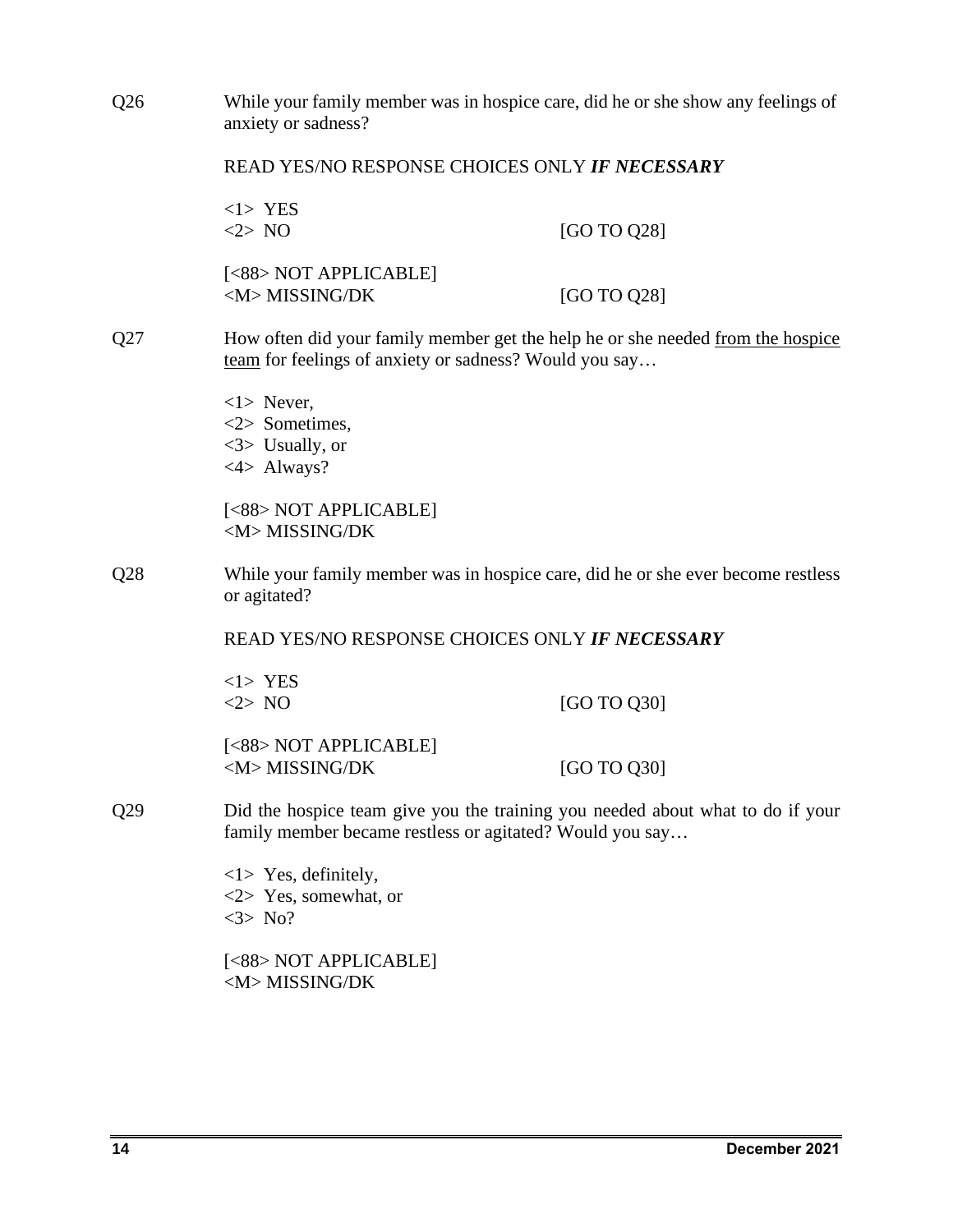Q30 Moving your family member includes things like helping him or her turn over in bed, or get in and out of bed or a wheelchair. Did the hospice team give you the training you needed about how to safely move your family member? Would you say… <1> Yes, definitely, <2> Yes, somewhat,  $\langle 3 \rangle$  No, or <4> I did not need to move my family member. [<88> NOT APPLICABLE] <M> MISSING/DK Q31 Did the hospice team give you as much information as you wanted about what to expect while your family member was dying? Would you say… <1> Yes, definitely, <2> Yes, somewhat, or  $<$ 3> No? [<88> NOT APPLICABLE] <M> MISSING/DK Q32 Some people receive hospice care while they are living in a nursing home. Did your family member receive care from this hospice while he or she was living in a nursing home? READ YES/NO RESPONSE CHOICES ONLY *IF NECESSARY*  <1> YES  $\langle 2 \rangle$  NO  $\qquad \qquad$  [GO TO Q35 INTRO] [<88> NOT APPLICABLE]  $\langle M \rangle$  MISSING/DK [GO TO Q35\_INTRO] Q33 While your family member was in hospice care, how often did the nursing home staff and hospice team work well together to care for your family member? Would you say… <1> Never, <2> Sometimes, <3> Usually, or <4> Always? [<88> NOT APPLICABLE]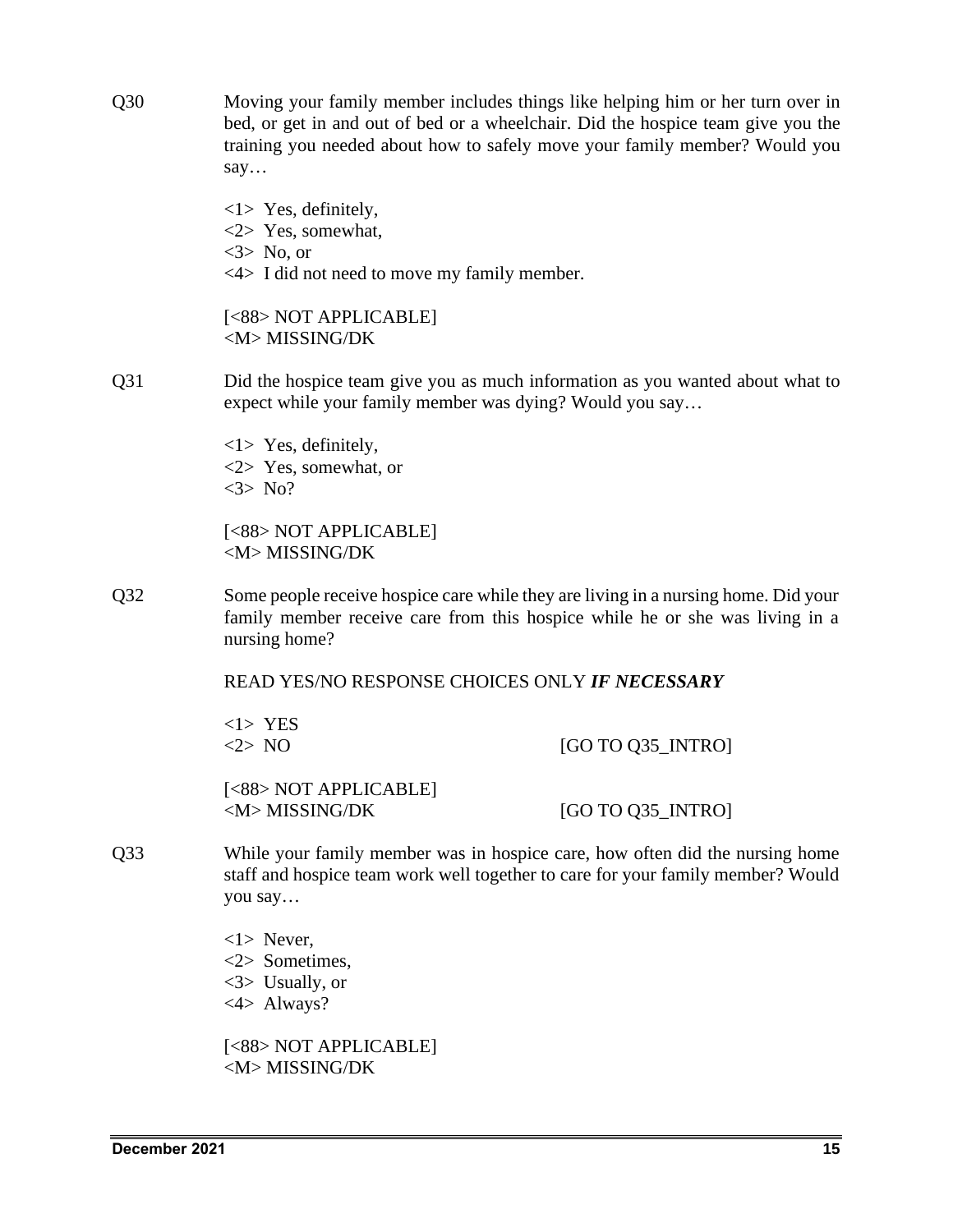- Q34 While your family member was in hospice care, how often was the information you were given about your family member by the nursing home staff different from the information you were given by the hospice team? Would you say…
	- <1> Never, <2> Sometimes, <3> Usually, or <4> Always?

[<88> NOT APPLICABLE] <M> MISSING/DK

- Q35\_INTRO The next set of questions is about you.
- Q35 While your family member was in hospice care, how often did the hospice team listen carefully to you? Would you say…
	- <1> Never,
	- <2> Sometimes,
	- <3> Usually, or
	- <4> Always?

[<88> NOT APPLICABLE] <M> MISSING/DK

- Q36 Support for religious or spiritual beliefs includes talking, praying, quiet time, or other ways of meeting your religious or spiritual needs. While your family member was in hospice care, how much support for your religious and spiritual beliefs did you get from the hospice team? Would you say…
	- <1> Too little, <2> The right amount, or <3> Too much?

[<88> NOT APPLICABLE] <M> MISSING/DK

Q37 While your family member was in hospice care, how much emotional support did you get from the hospice team? Would you say…

> <1> Too little, <2> The right amount, or <3> Too much?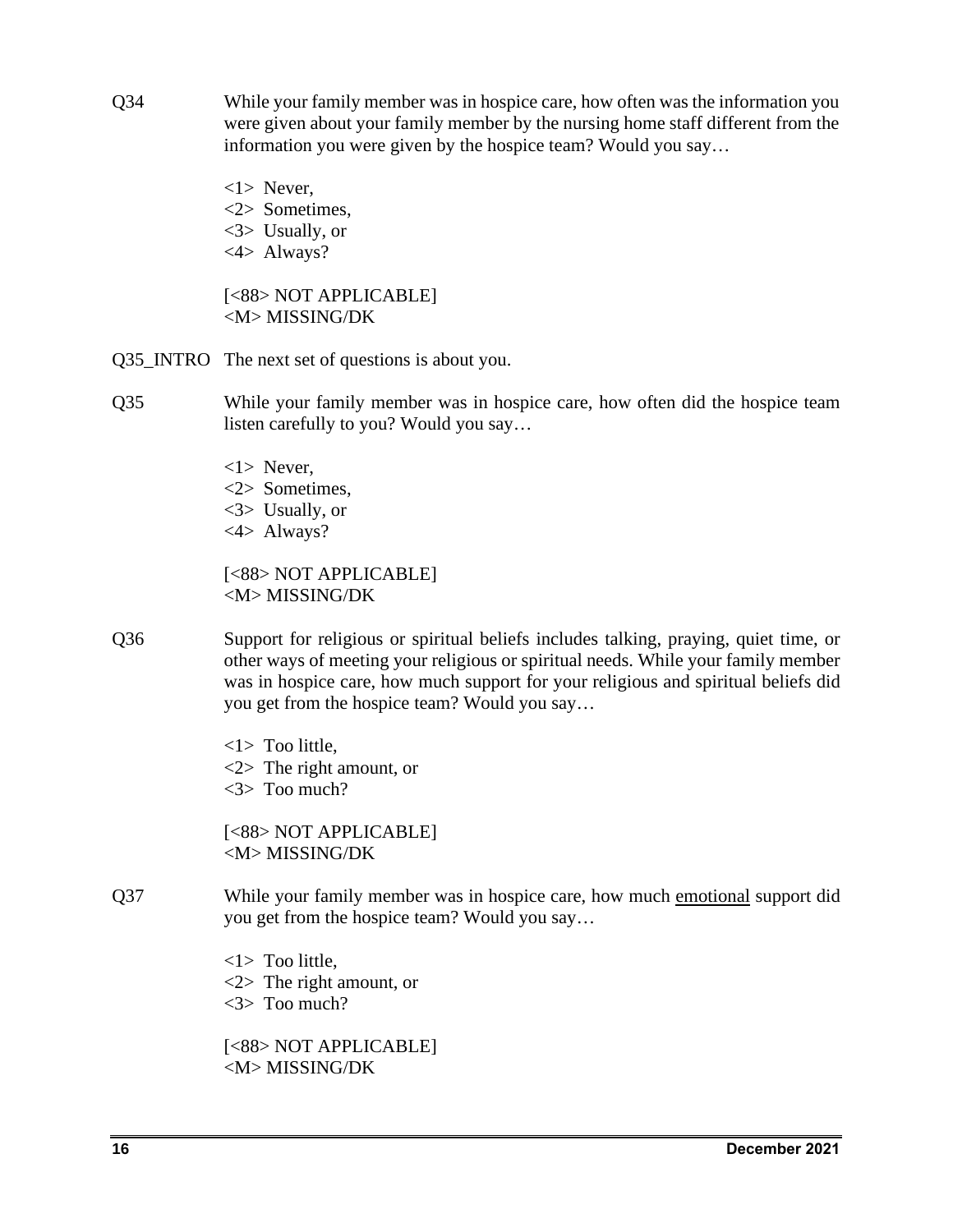Q38 In the weeks after your family member died, how much emotional support did you get from the hospice team? Would you say…

> <1> Too little, <2> The right amount, or <3> Too much?

[<88> NOT APPLICABLE] <M> MISSING/DK

Q39 Please answer the following questions about your family member's care from [HOSPICE NAME]. Do not include care from other hospices in your answers.

> Using any number from 0 to 10, where 0 is the worst hospice care possible and 10 is the best hospice care possible, what number would you use to rate your family member's hospice care?

> IF THE RESPONDENT DOES NOT PROVIDE AN APPROPRIATE RESPONSE, PROBE BY REPEATING: Using any number from 0 to 10, where 0 is the worst hospice care possible and 10 is the best hospice care possible, what number would you use to rate your family member's hospice care?

# READ ANSWER CHOICES ONLY *IF NECESSARY*

 $< 0 > 0$ <1> 1  $2 > 2$  $<3>3$  $<4>4$  $5 > 5$  $556$  $<7>7$  $<8>8$  $<\!\theta\!>9$  $<10>10$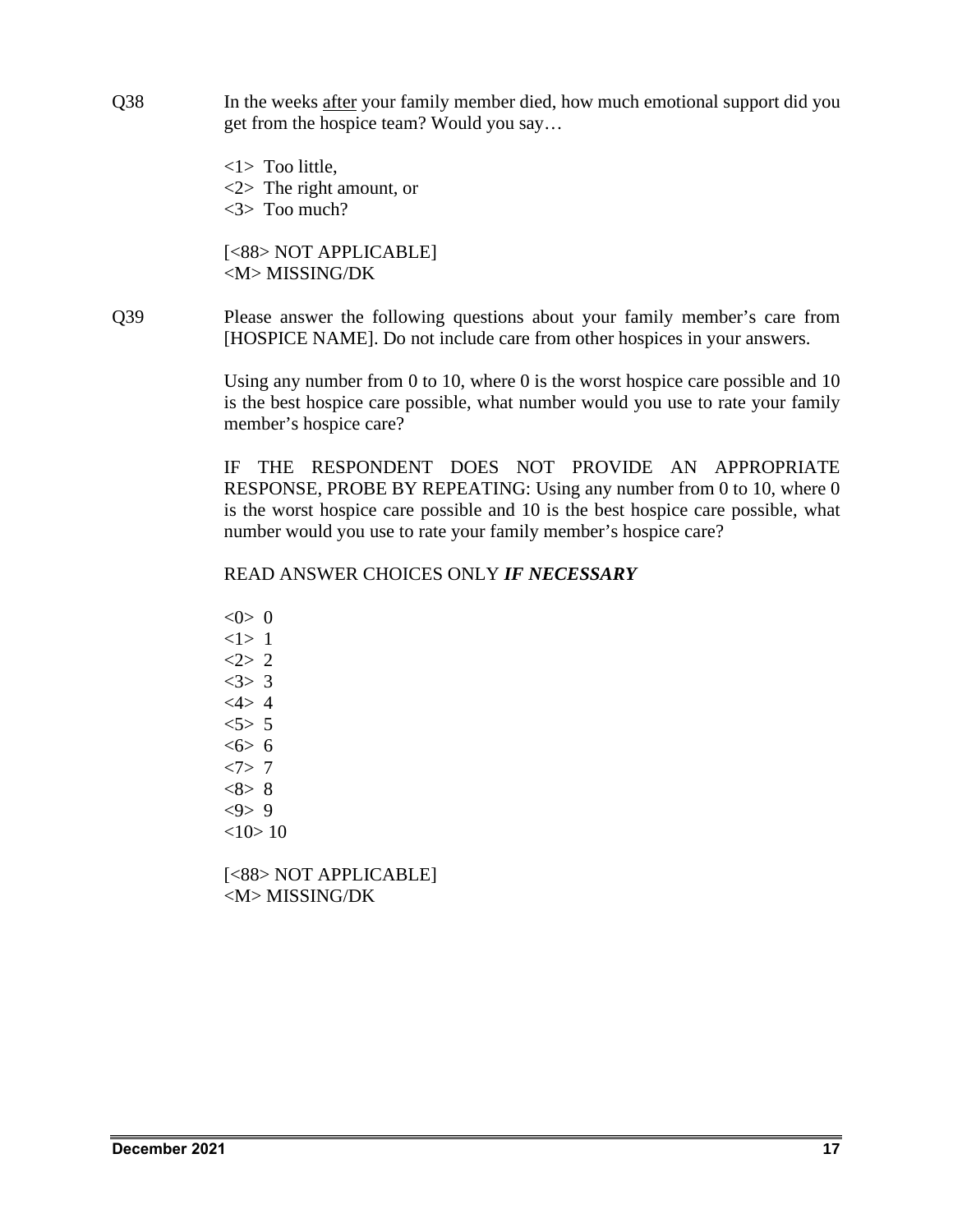Q40 Would you recommend this hospice to your friends and family? Would you say…

- <1> Definitely no, <2> Probably no, <3> Probably yes, or
- <4> Definitely yes?

[<88> NOT APPLICABLE] <M> MISSING/DK

- Q41\_INTRO We have a few more questions to ask you. The next questions are about your family member.
- Q41 What is the highest grade or level of school that your family member completed? [OPTIONAL: Did he or she...]

# READ ANSWER CHOICES ONLY *IF NECESSARY*

- <1> Complete 8th grade or less,
- <2> Complete some high school, but did not graduate,
- <3> Graduate from high school or earn a GED,
- <4> Complete some college or earn a 2-year degree,
- <5> Graduate from a 4-year college, or
- <6> Complete more than a 4-year college degree?
- <7> RESPONDENT INDICATES THAT HE OR SHE DOES NOT KNOW FAMILY MEMBER'S LEVEL OF EDUCATION

# <M> MISSING

ACADEMIC TRAINING BEYOND A HIGH SCHOOL DIPLOMA THAT DOES NOT LEAD TO A BACHELOR'S DEGREE SHOULD BE CODED AS **4**. IF THE RESPONDENT DESCRIBES NON-ACADEMIC TRAINING, SUCH AS TRADE SCHOOL, PROBE TO FIND OUT IF THE FAMILY MEMBER HAS A HIGH SCHOOL DIPLOMA AND CODE **2** OR **3**, AS APPROPRIATE.

Q42 Was your family member of Hispanic, Latino, or Spanish origin or descent?

READ YES/NO RESPONSE CHOICES ONLY *IF NECESSARY* 

<X> YES  $<1>$  NO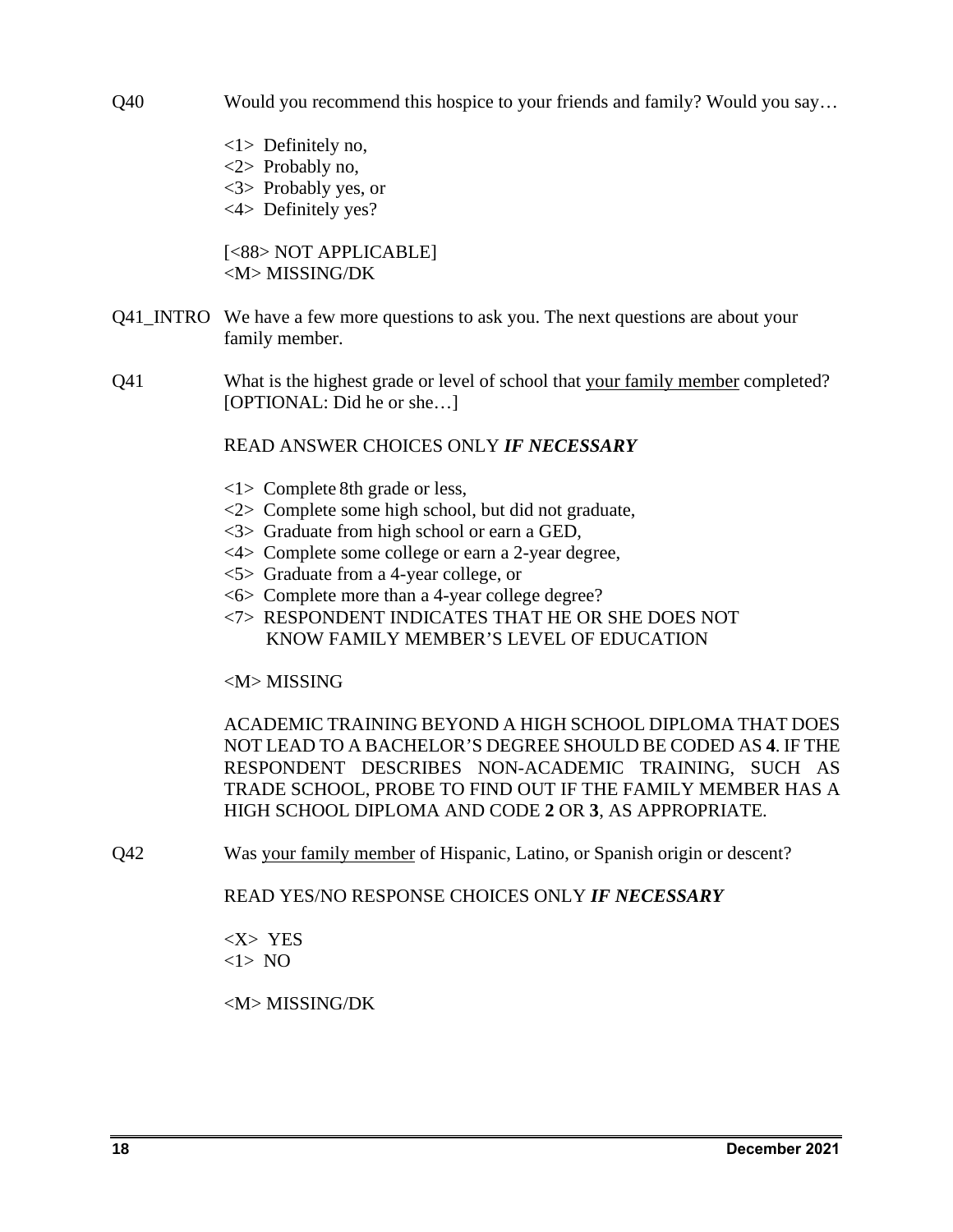IF YES: Would you say your family member was (READ ALL RESPONSE CHOICES)

- <2> Puerto Rican,
- <3> Mexican, Mexican American, Chicano/a,
- <4> Cuban, or
- <5> Other Spanish/Hispanic/Latino?

<M> MISSING/DK

[NOTE: FOR TELEPHONE INTERVIEWING, QUESTION 43 IS BROKEN INTO PARTS  $A - E.$ ]

Q43 When I read the following, please tell me if the category describes your family member's race. I am required to read all five categories. Please answer yes or no to each of the categories.

> READ ALL RACE CATEGORIES PAUSING AT EACH RACE CATEGORY TO ALLOW CAREGIVER TO REPLY TO EACH RACE CATEGORY.

> IF THE RESPONDENT REPLIES, "WHY ARE YOU ASKING ABOUT MY FAMILY MEMBER'S RACE?:" We ask about your family member's race for demographic purposes. We want to make sure that the people we include accurately represent the racial diversity in this country.

> IF THE RESPONDENT REPLIES, "I ALREADY TOLD YOU ABOUT MY FAMILY MEMBER'S RACE.:" I understand, however the survey requires me to ask about all races so results can include people who are multiracial. If the race does not apply to your family member please answer no. Thanks for your patience.

READ YES/NO RESPONSE CHOICES ONLY *IF NECESSARY* 

Q43A Was your family member White?

<1> YES/WHITE <0> NO/NOT WHITE

<M> MISSING/DK

Q43B Was your family member Black or African American?

<1> YES/BLACK OR AFRICAN AMERICAN <0> NO/NOT BLACK OR AFRICAN AMERICAN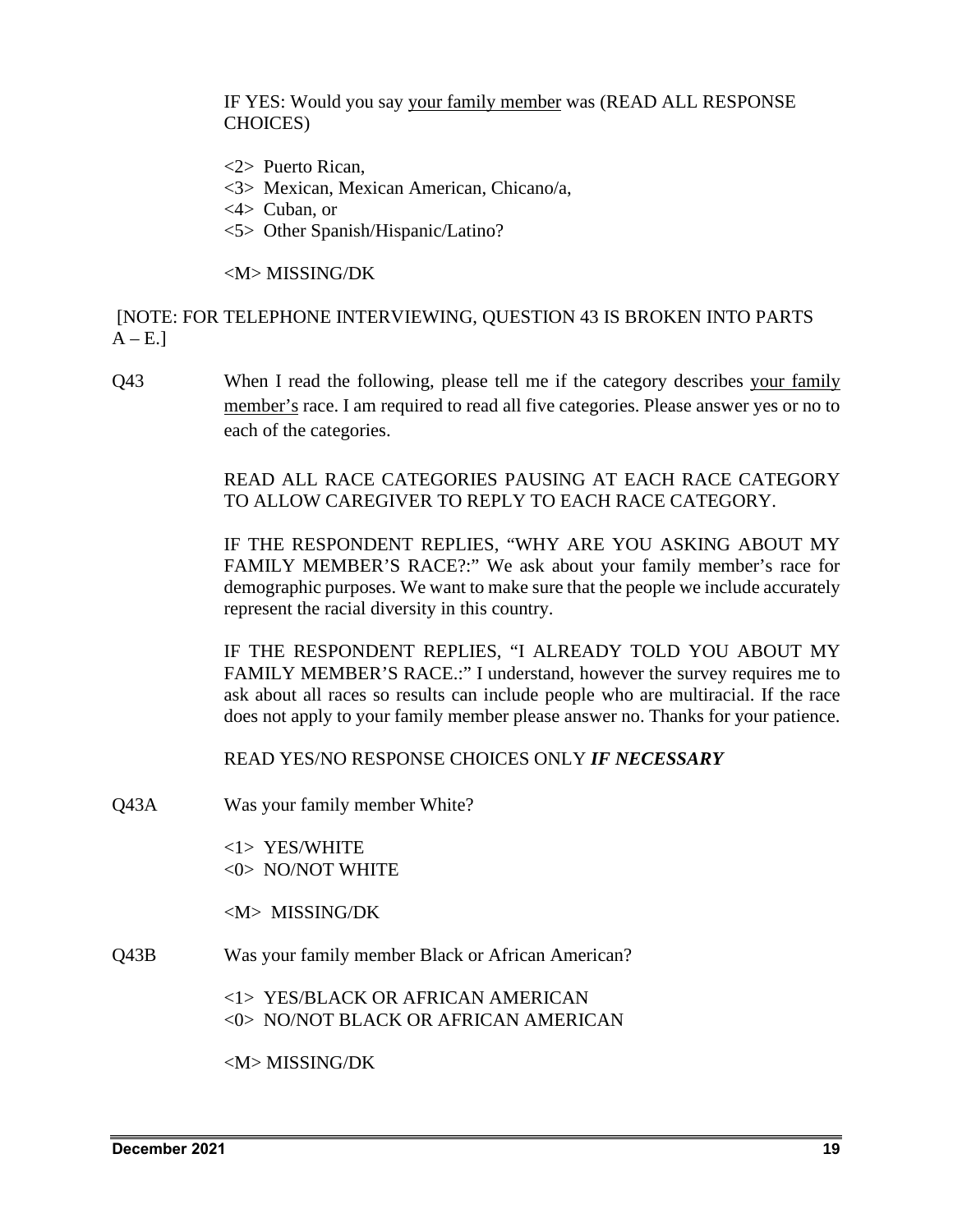| Q43C | Was your family member Asian?                                                                                                                                 |
|------|---------------------------------------------------------------------------------------------------------------------------------------------------------------|
|      | $<$ 1> YES/ASIAN<br>$<0>$ NO/NOT ASIAN                                                                                                                        |
|      | <m>MISSING/DK</m>                                                                                                                                             |
| Q43D | Was your family member Native Hawaiian or other Pacific Islander?                                                                                             |
|      | <1> YES/NATIVE HAWAIIAN OR OTHER PACIFIC ISLANDER<br><0> NO/NOT NATIVE HAWAIIAN OR OTHER PACIFIC ISLANDER                                                     |
|      | <m>MISSING/DK</m>                                                                                                                                             |
| Q43E | Was your family member American Indian or Alaska Native?                                                                                                      |
|      | <1> YES/AMERICAN INDIAN OR ALASKA NATIVE<br><0> NO/NOT AMERICAN INDIAN OR ALASKA NATIVE                                                                       |
|      | <m>MISSING/DK</m>                                                                                                                                             |
|      | Q44_INTRO The next questions are about you.                                                                                                                   |
| Q44  | What is your age?                                                                                                                                             |
|      | READ ANSWER CHOICES ONLY IF NECESSARY                                                                                                                         |
|      | $<1>18$ to 24<br>$2 > 25$ to 34<br>$35$ to 44<br>$<4>45$ to 54<br>$5 > 55$ to 64<br>$<6$ > 65 to 74<br>$<7>75$ to 84<br>$<8>85$ or older<br><m>MISSING/DK</m> |
| Q45  | <b>INTERVIEWER ASK ONLY IF NEEDED:</b> Are you male or female?                                                                                                |
|      | $<$ 1> MALE<br>$<$ 2> FEMALE                                                                                                                                  |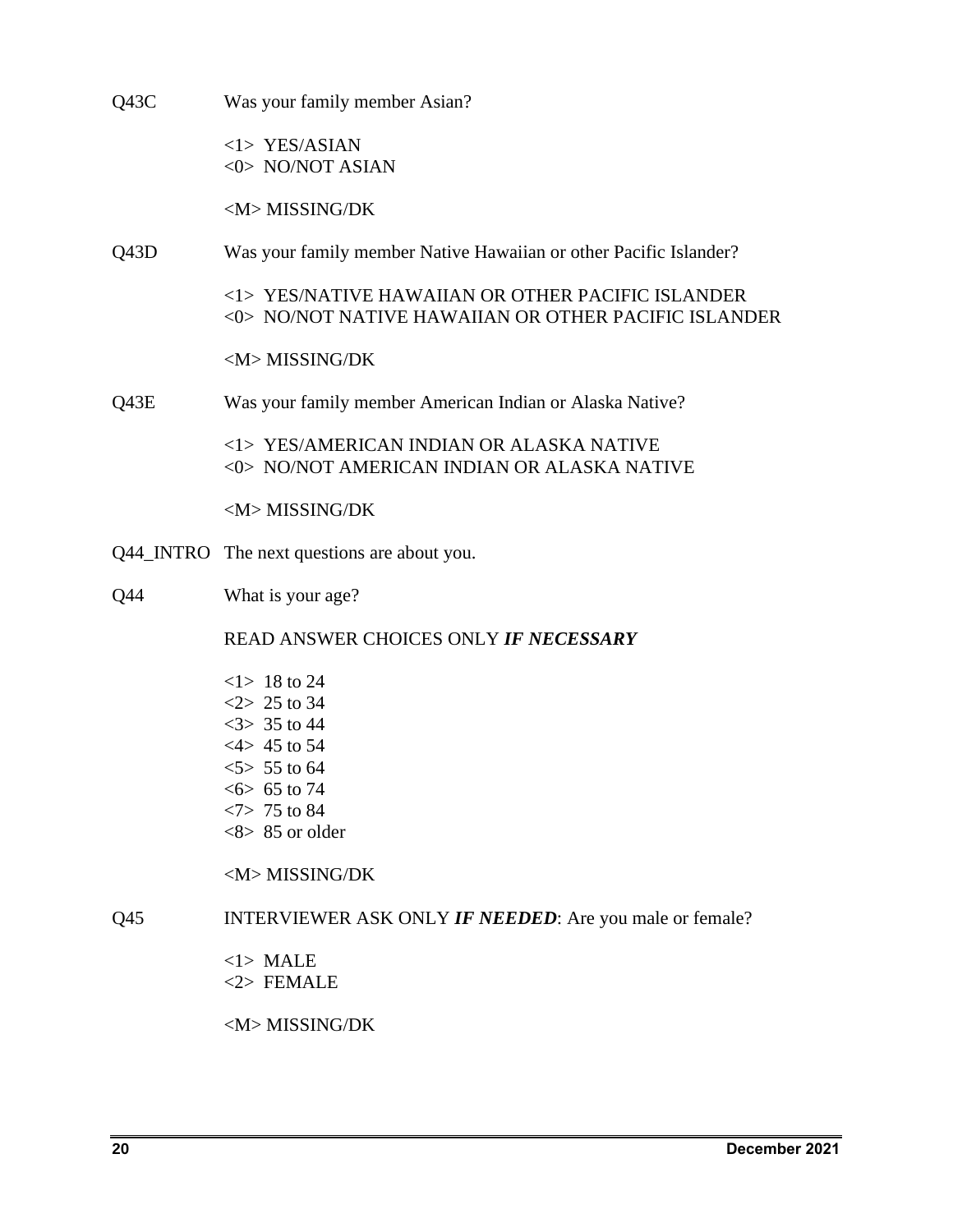Q46 What is the highest grade or level of school that you have completed? [OPTIONAL: Did you…]

# READ ANSWER CHOICES ONLY *IF NECESSARY*

- <1> Complete 8th grade or less,
- <2> Complete some high school, but did not graduate,
- <3> Graduate from high school or earn a GED,
- <4> Complete some college or earn a 2-year degree,
- <5> Graduate from a 4-year college, or
- <6> Complete more than a 4-year college degree?

## <M> MISSING/DK

ACADEMIC TRAINING BEYOND A HIGH SCHOOL DIPLOMA THAT DOES NOT LEAD TO A BACHELOR'S DEGREE SHOULD BE CODED AS **4**. IF THE RESPONDENT DESCRIBES NON-ACADEMIC TRAINING, SUCH AS TRADE SCHOOL, PROBE TO FIND OUT IF SHE/HE HAS A HIGH SCHOOL DIPLOMA AND CODE **2** OR **3**, AS APPROPRIATE.

Q47 What language do you mainly speak at home? Please listen to all response choices before you answer. Would you say that you mainly speak…

| $\langle 1 \rangle$ English,             | [GO TO END]  |
|------------------------------------------|--------------|
| $\langle 2 \rangle$ Spanish,             | [GO TO END]  |
| $<$ 3> Chinese,                          | [GO TO END]  |
| $\langle 4 \rangle$ Russian,             | [GO TO END]  |
| $\langle 5 \rangle$ Portuguese,          | [GO TO END]  |
| $<6>$ Vietnamese,                        | [GO TO END]  |
| $\langle 7 \rangle$ Polish,              | [GO TO END]  |
| $<8>$ Korean, or                         | [GO TO END]  |
| $\langle 9 \rangle$ Some other language? | [GO TO 047A] |
|                                          |              |
| <m>MISSING/DK</m>                        | [GO TO END]  |

IF THE CAREGIVER REPLIES WITH MULTIPLE LANGUAGES, PROBE: Would you say that you mainly speak [LANGUAGE A] or [LANGUAGE B]?

NOTE: IF THE CAREGIVER REPLIES THAT THEY SPEAK AMERICAN, PLEASE CODE AS **1** – ENGLISH.

Q47A What other language do you mainly speak at home?

NOTE: PLEASE DOCUMENT THE OTHER LANGUAGE AND MAINTAIN IN YOUR INTERNAL RECORDS